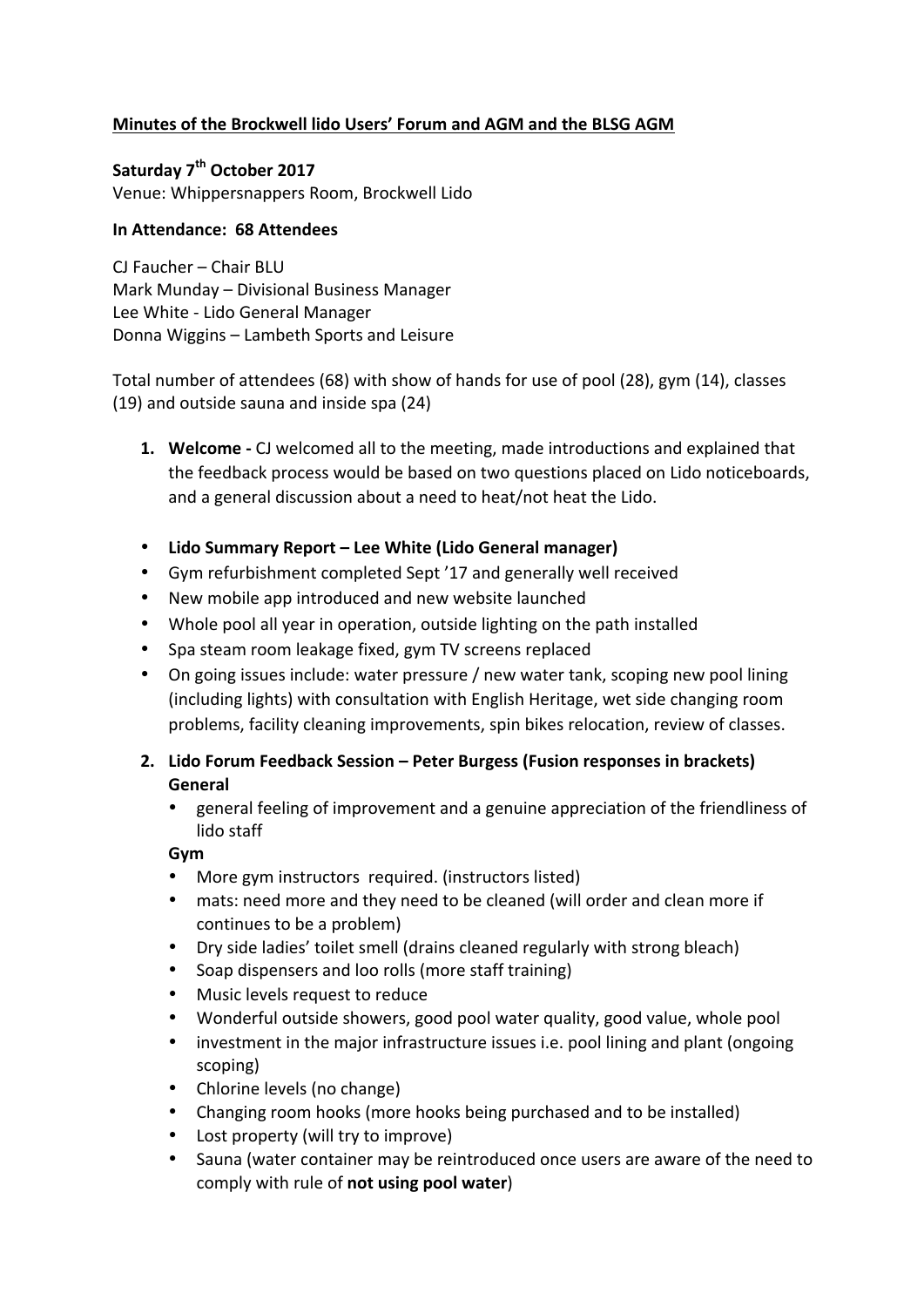- Lanes sometimes over crowded (highlighted the implications on safety issues/risk procedures when lane structure are changed)
- Water polo (each group considered on merits for the summer timetable)
- Music poolside (no music policy next year)

### **Classes**

- More yoga classes (review of classes)
- More teachers and better cover for absences (review of classes)
- App problems with cancellations (reduced the time to cancel to within 1 hour, charge for no shows)

An interesting discussion followed on pros and cons of heating the pool. Fusion has no current plans to heat the pool.

# **Selected comments:**

The Lido has been going for 80 years without the need for heating so why start now. If the pool was heated it would attract more users all year round.

*If* you ask twelve different people their view on the right level of pool temperature, you will *get twelve different answers.*

The environmental cost would be huge and it would need proper impact analysis and costing *etc.*

*More consideration should be given to those who would love to swim all year round but can't because the temperatures are too low.* 

A third option may be found whereby heating the pool from March to September, but *leaving it off for winter swimmers.* 

Lido is unique in it's offering of a cold water pool and we should be very proud to have it in *Brixton.*

Lido should embrace eco friendly solutions to allow subtle heating during periods when *people require it.*

# **3. BLU summary report – CJ Faucher (BLU Chairman)**

- Highlighted successes and improvements of the year and gratitude to Fusion
- Fusion listening to users and replaced new but ineffective Spinning bikes already provided for the gym.
- Consulting users on Gym refurb and producing a stunning new gym.
- Celebrated the Lido  $80^{th}$  Anniversary in style on July  $8^{th}$  with the community.

# **4. BLSG summary report – Bianca Ioannides (BLSG Chairman)**

- Highlighted the issues relating to the water supply and re-lining the pool
- Re-introduction of Sub Investment group, which initiates future Lido requirements.
- Success with the installation of solar powered lighting along car park entrance.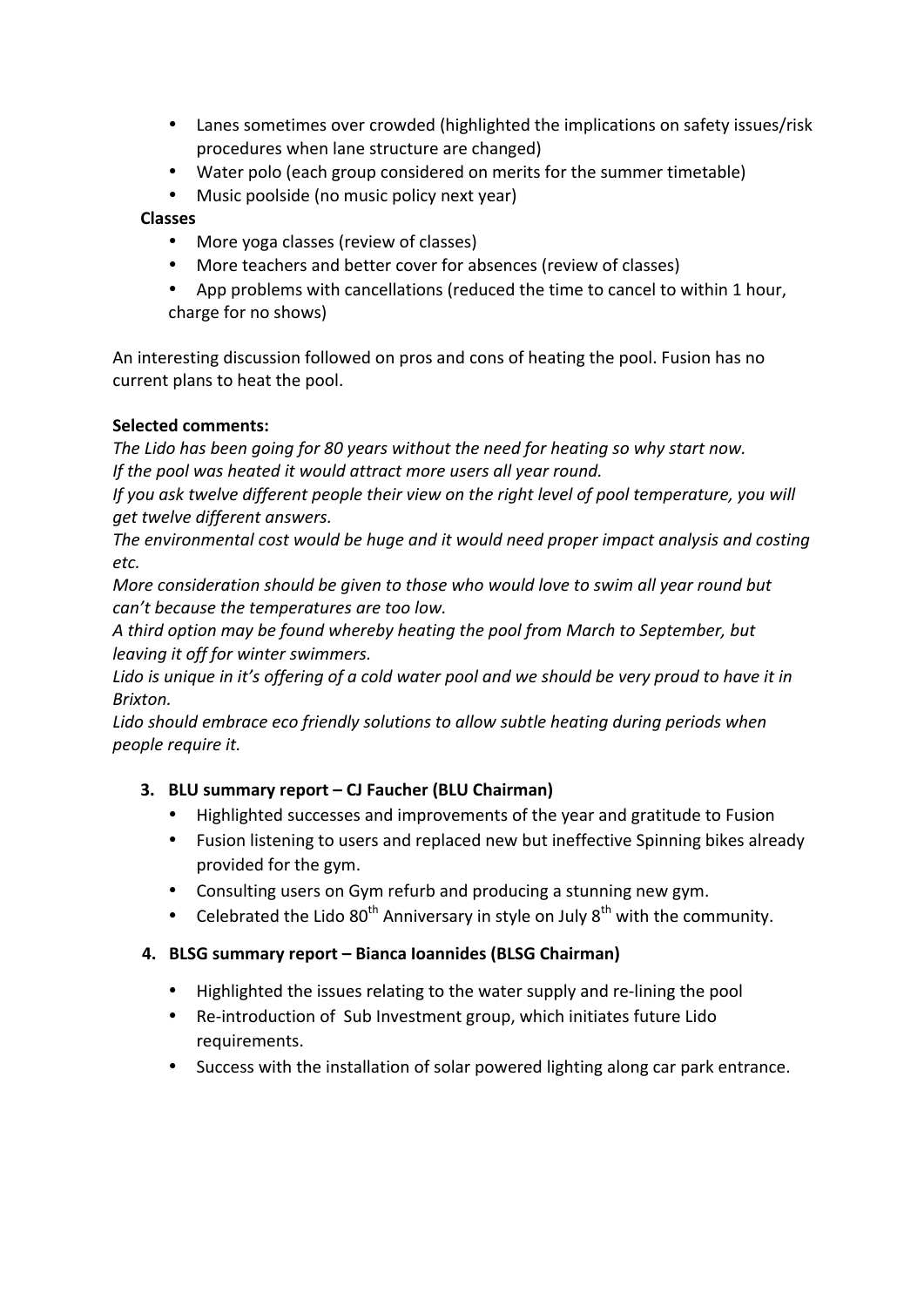# Annual General Meeting - Ann Kingsbury – (Chair of Electors)

- Minutes of 2016 Forum were formally approved
- Financial report was presented and no comments raised and formally approved

# **Election of BLSG members (chaired by Ann Kingsbury)**

### (Two independent vote counters were provided by Fusion.)

- Ann read out the names of those nominated by the BLSG participating organisations:
- (BLU) CJ Faucher, Lara Mifsud-Bonici, Humphrey Keenlyside, Yvonne Levy, Bianca Ioannides (BPCP), Susy Hogarth (Brockwell Park Community Partners) Effra Housing Coop, Miranda Payne (FOBP) Michael Boyle (Friends of Brockwell Park) (HH Forum) Giles Gibson (HH Society) Sophia Marsh

All were presented as a slate and re-elected onto the committee by majority vote of the Participating Organisation members who were provided with voting cards, with no abstentions or votes against.

# Election of BLU Officers and Committee Members. (chaired by Ann Kingsbury)

# *(Two Independent Vote counters were provided by Fusion).*

**Before the elections, all Committee nominees spoke for 30 second to introduce** themselves and explain why they would be good for the BLU committee.

**Election of BLU Officers and Committee members** 

Uncontested Officer Nominations: **CJ Faucher (Chair) 36 votes, Shelley Silas (Deputy Chair) 33 votes Sara Atkinson (Treasurer)** 36 votes, Lara Mifsud-Bonici (Secretary) 35 votes. All were re-elected by eligible BLU members with voting cards.

Contested nominations for the required Committee members were as followed:

| <b>SURNAME</b>    | <b>FIRST NAME</b> | <b>VOTES</b> | <b>RESULT</b>  |
|-------------------|-------------------|--------------|----------------|
| <b>Berry</b>      | <b>Nick</b>       |              | Not elected    |
| Blench            | Katrina           |              | Not elected    |
| <b>Burgess</b>    | Peter             | 34           | <b>ELECTED</b> |
| <b>Ioannides</b>  | <b>Bianca</b>     | 30           | <b>ELECTED</b> |
| <b>Keenlyside</b> | <b>Humphrey</b>   | 33           | <b>ELECTED</b> |